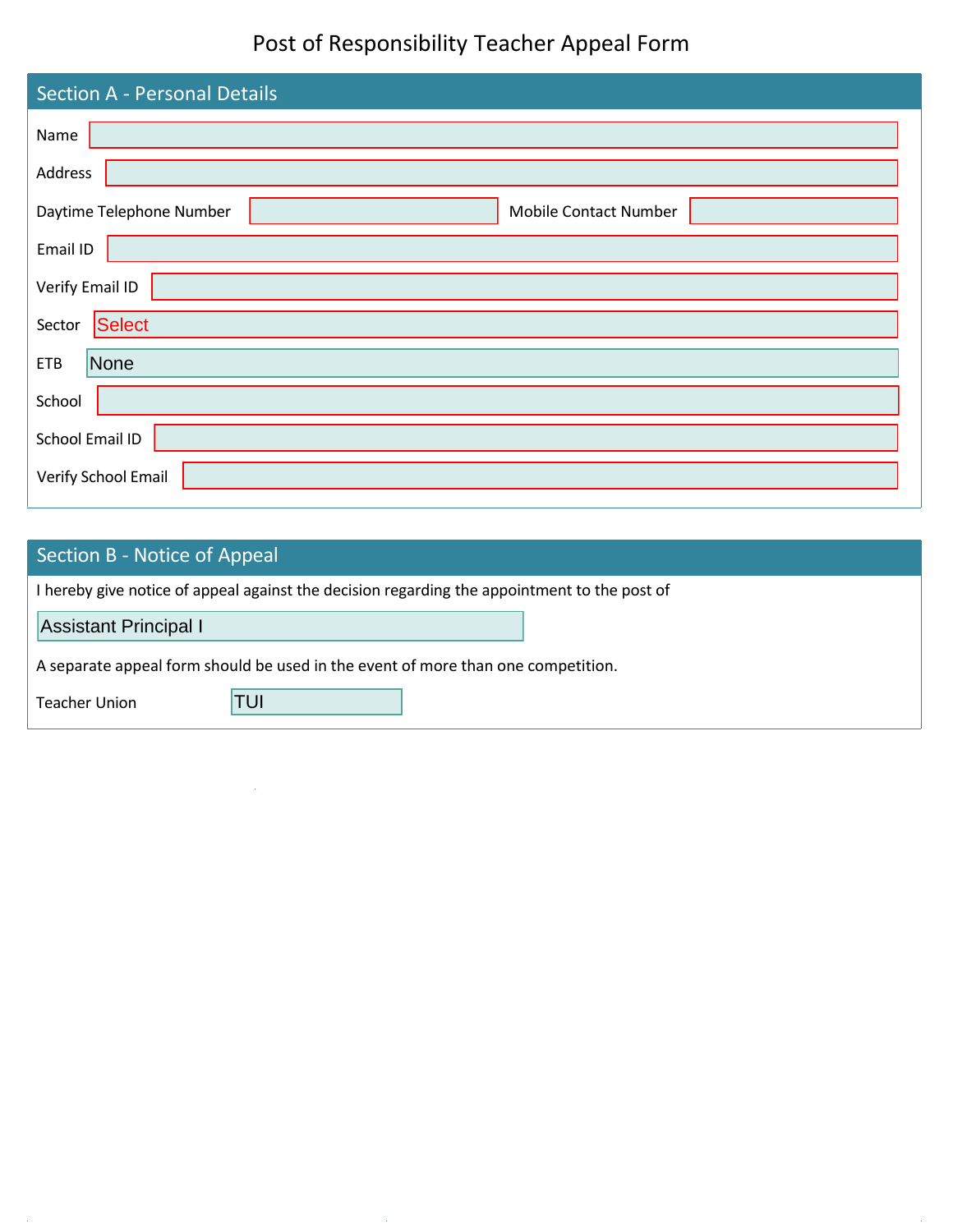| Section C - Grounds for Appeal                                                        |                                                    |  |
|---------------------------------------------------------------------------------------|----------------------------------------------------|--|
| A candidate may only appeal on one or more of the grounds in (a) or (b) or (c) below. | No of Words $\begin{bmatrix} 0 \\ 0 \end{bmatrix}$ |  |
| Where a ground is cited (box ticked) supporting evidence must be provided.            |                                                    |  |
|                                                                                       | Please tick the box/boxes as appropriate           |  |
| a) Pre-interview:                                                                     |                                                    |  |

1. Failure to consult staff on the roles and responsibilities as set out in paragraph 4.1 of Circular Letter 0003/2018  $\Big[$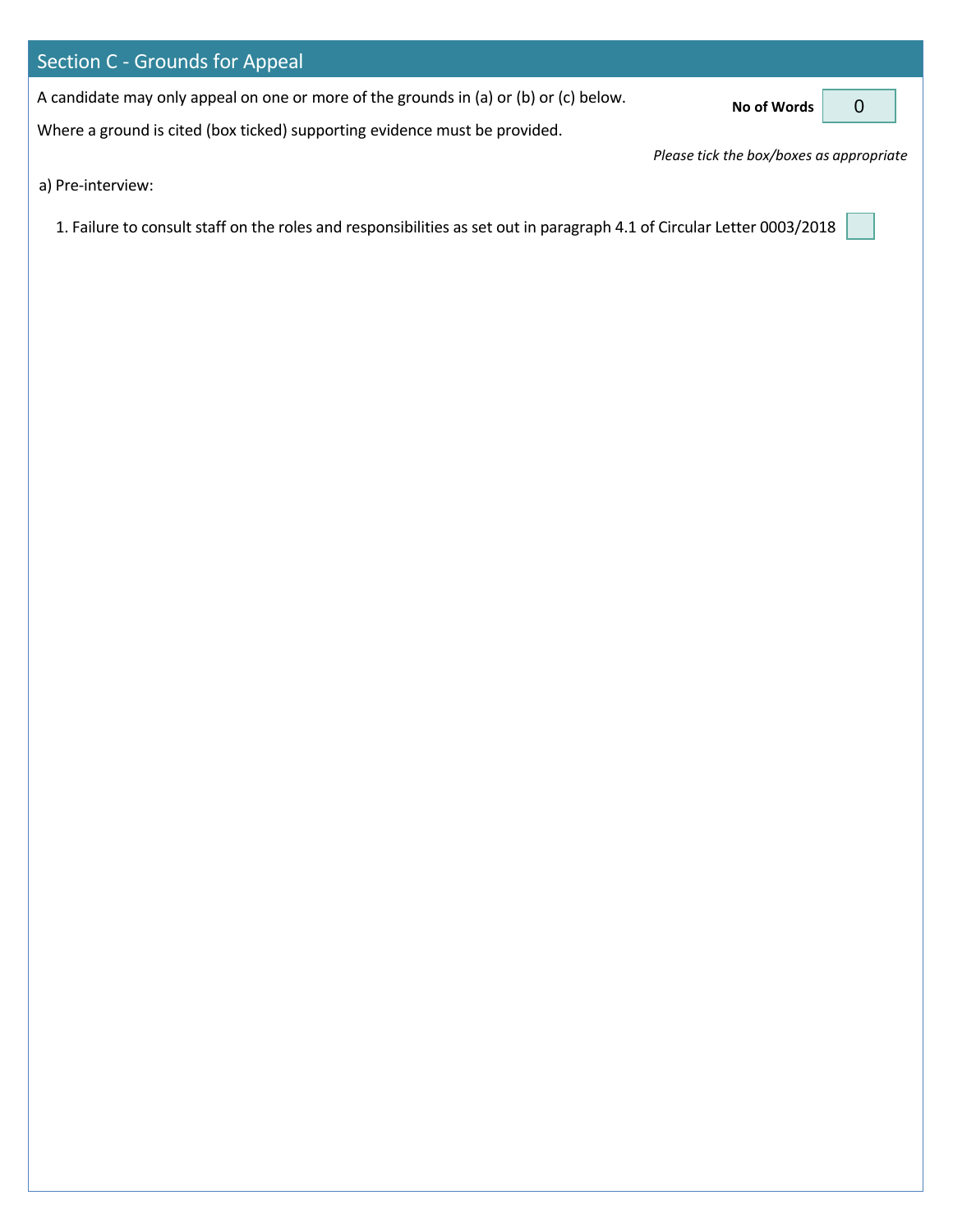| 2. Breach of advertising rules |
|--------------------------------|
|                                |
|                                |
|                                |
|                                |
|                                |
|                                |
|                                |
|                                |
|                                |
|                                |
|                                |
|                                |
|                                |
|                                |
|                                |
|                                |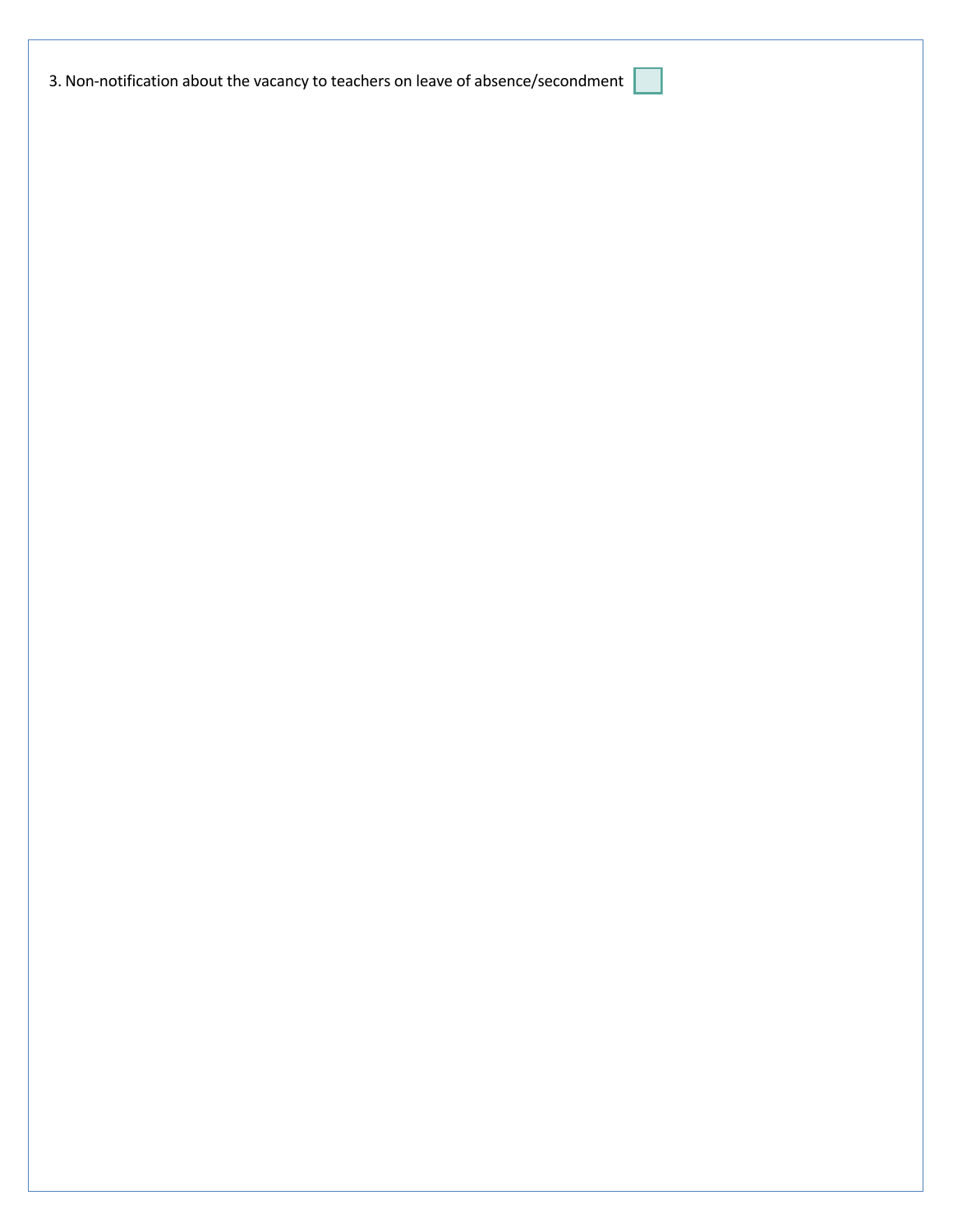Composition of the interview Board

4. Lack of gender mix on Interview Board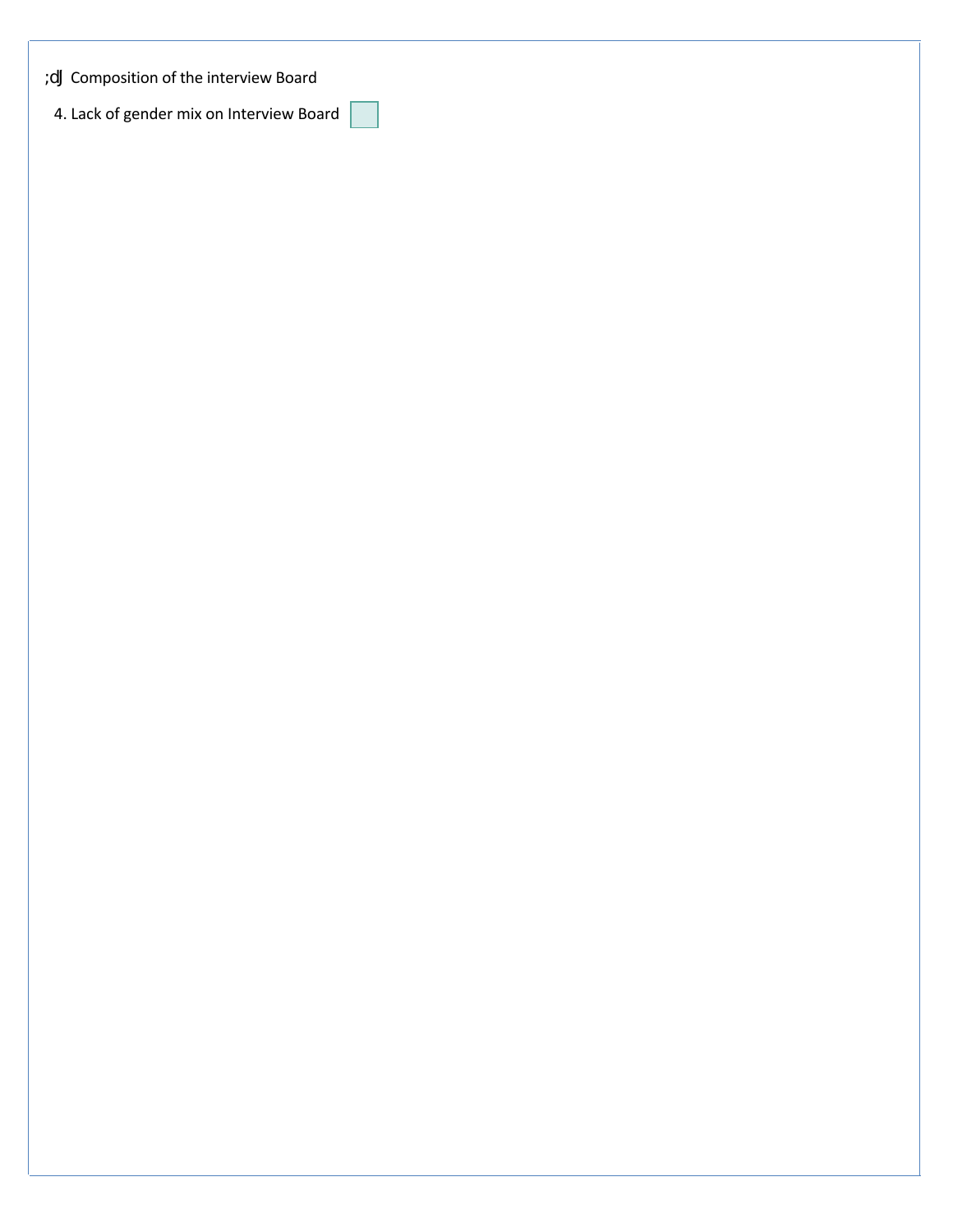|  |  |  |  |  | 5. Incorrect/incomplete composition of the Interview Board |
|--|--|--|--|--|------------------------------------------------------------|
|--|--|--|--|--|------------------------------------------------------------|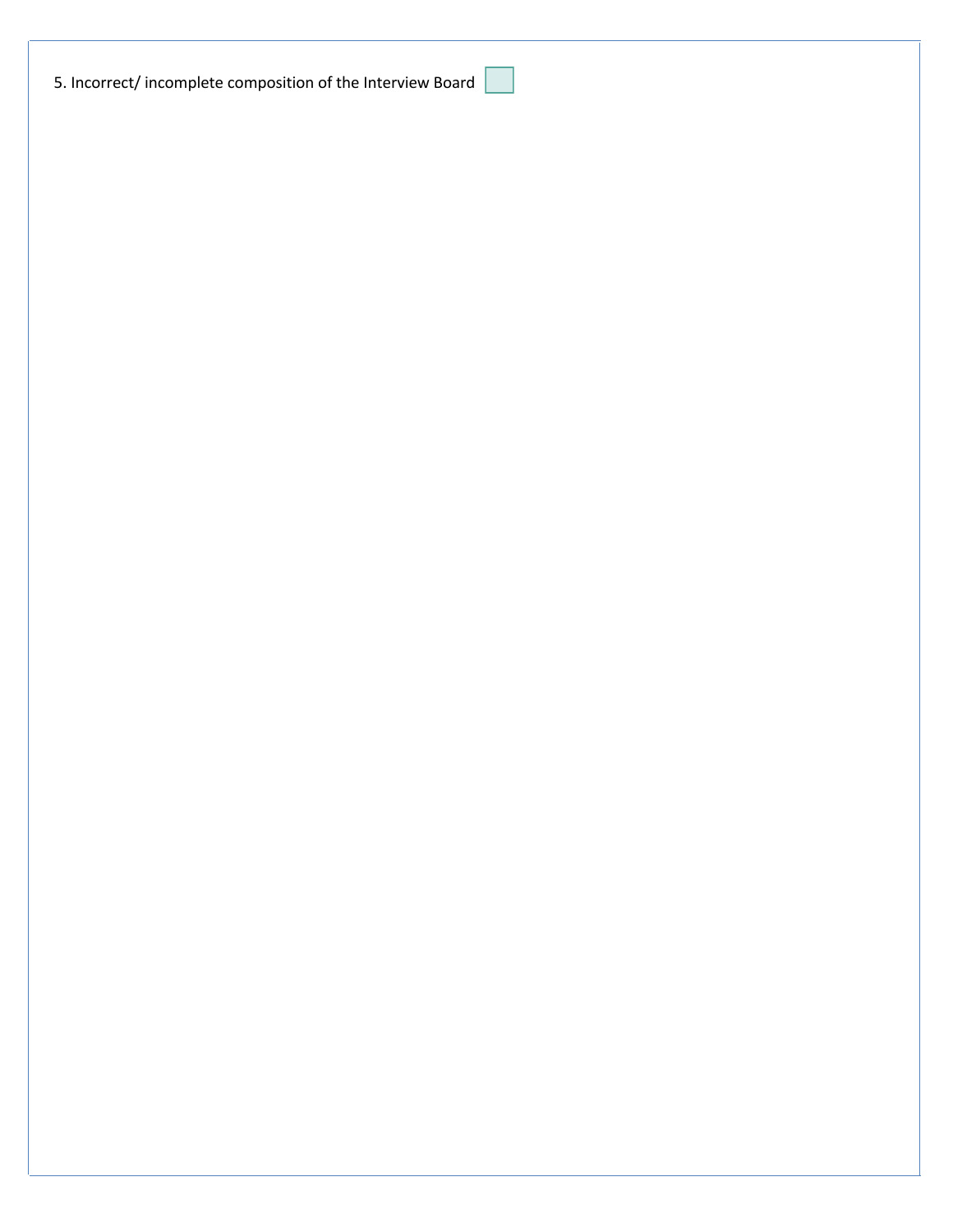(c) Marking/Selection Criteria:

6. A computational error in the Interview Board marking sheets which makes a material difference to the outcome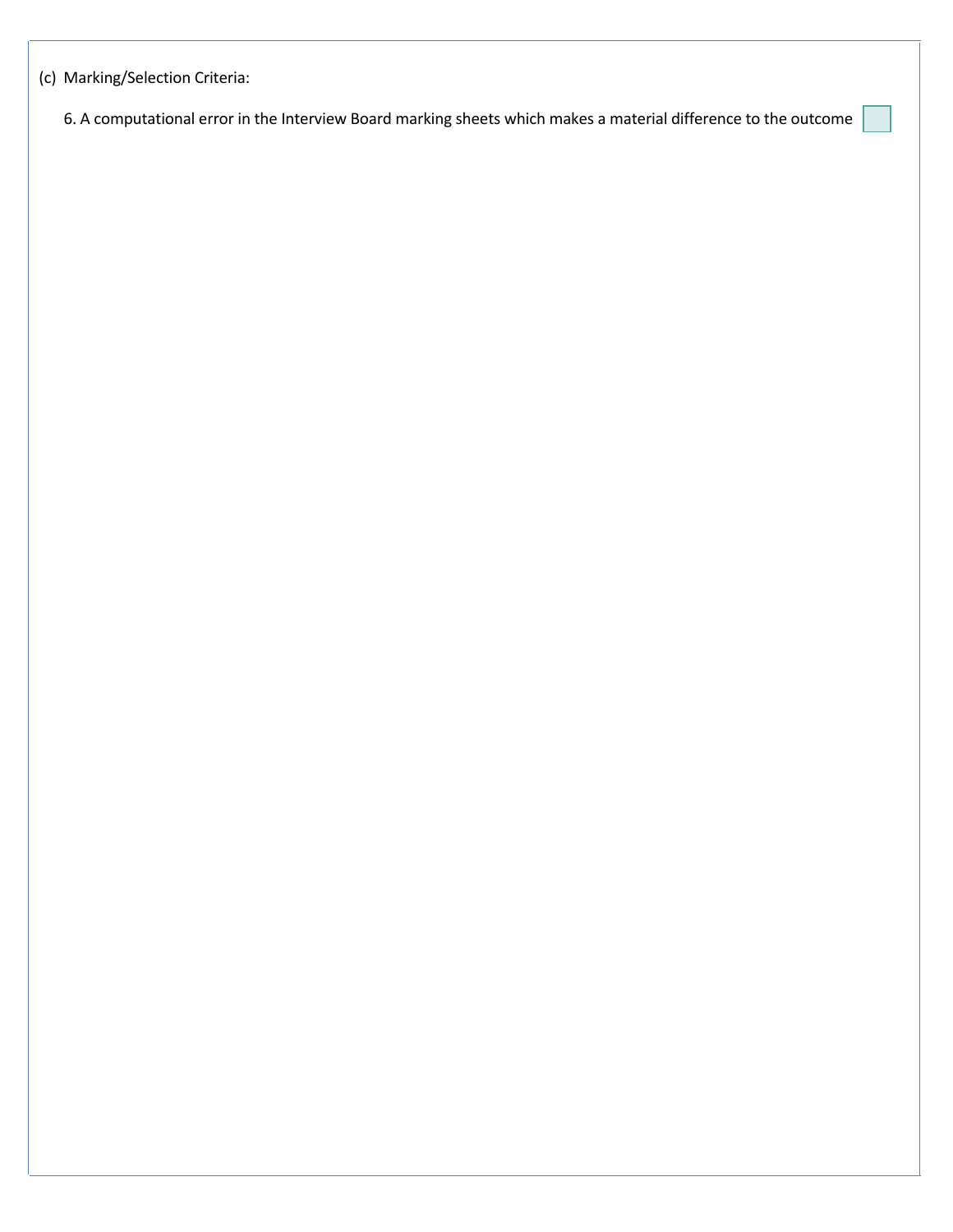This form should be forwarded to